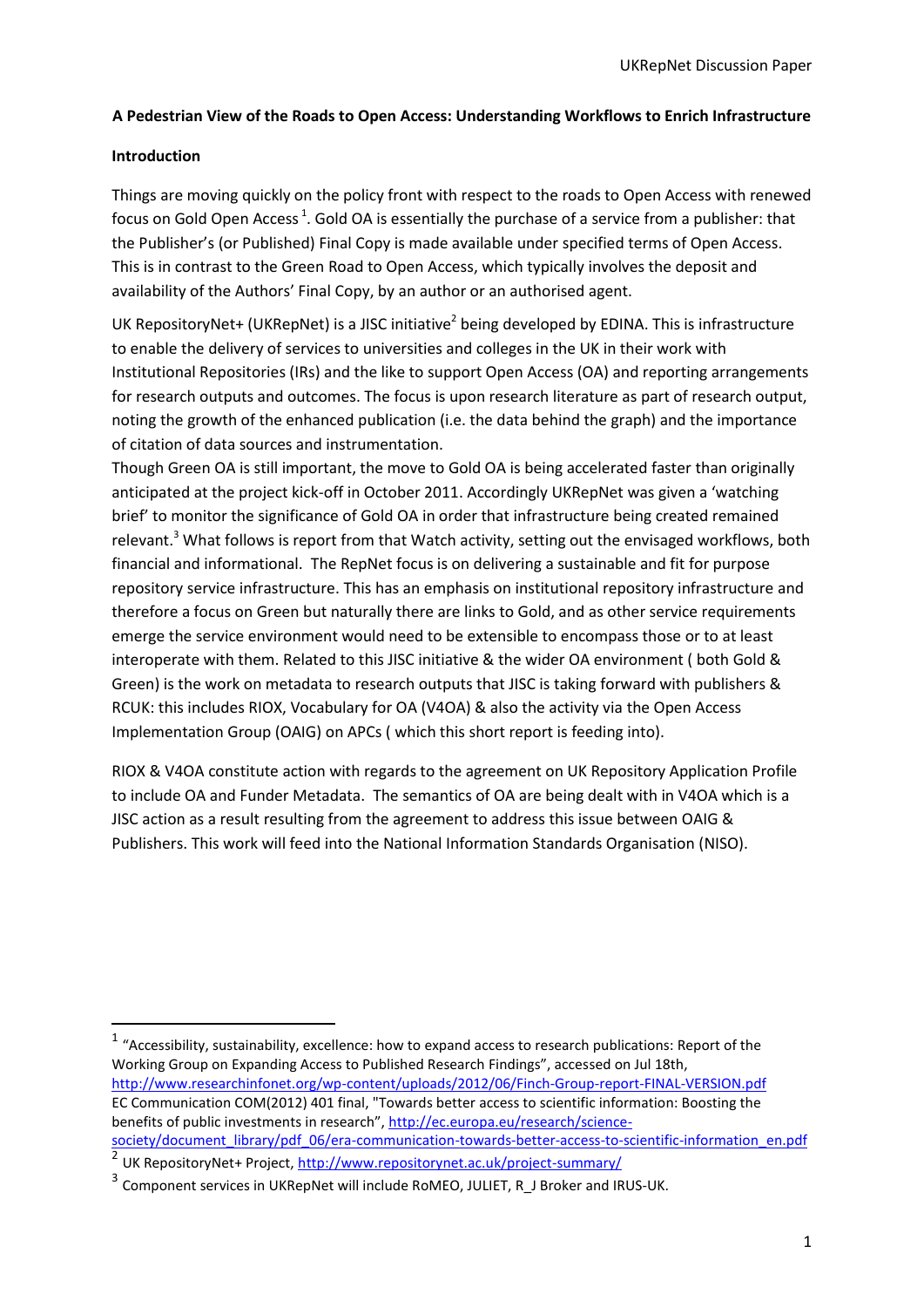#### **Understanding Workflows to Support Open Access – and Research Information Management**

This builds on work by the JISC-funded SONEX Workgroup on deposit opportunities into repositories and motivation for interoperability, using a multi-authored work from more than one institution<sup>4</sup>.



Figure 1.- Deposit usecases: Information exchange among diverse repositories

During the latter part of 2011, the UKRepNet Team set out a diagrammatic representation of the Repository Landscape which identifies a number of Actors: Funder, Institution, Principal Investigator (PI), Author and Publisher. Shown below as Figure 2, this includes a number of bilateral workflows between those Actors, both for the purpose of publication and dissemination of research outcomes and also their reporting. What needs to be assessed is the extent to which this can generate understanding for both Gold and Green Open Access. In either case, these workflows are firmly based within the perspective of the Institution in which the PI plays a leading role in decision making with fellow researchers on authorship and choice of mode of publication, including the choice of journal. What is less clear is the subsequent reporting to Funders.

The story begins, top left in Figure 2, with research proposal and award of grant that gives obligation of report by the Principal Investigator (PI) to the Funder. Then there is outcome of research, with submission of the (multi-)authors' manuscript to a journal, part of what might be regarded as the flow of publication from funded research<sup>5</sup>.

 $\overline{a}$ 

<sup>4</sup> Figure 1 is taken fro[m Burnhill, P,](http://e-archivo.uc3m.es:8080/browse?type=author&value=Burnhill%2C+Peter) [Castro, Pablo de,](http://e-archivo.uc3m.es:8080/browse?type=author&value=Castro+Mart%C3%ADn%2C+Pablo+de) [Downing, J,](http://e-archivo.uc3m.es:8080/browse?type=author&value=Downing%2C+Jim) [Jones, R,](http://e-archivo.uc3m.es:8080/browse?type=author&value=Jones%2C+Richard) [Sandfær, M,](http://e-archivo.uc3m.es:8080/browse?type=author&value=Sandf%C3%A6r%2C+Mogens) "Handling Repository-Related Interoperability Issues : the SONEX Workgroup"[, http://hdl.handle.net/10016/9257](http://hdl.handle.net/10016/9257)

<sup>&</sup>lt;sup>5</sup> See page 8 of Burnhill, P, & Tubby-Hille, M (1994). 'On measuring the relation between social science research activity and research publication', Research Evaluation, 4(3), pp130-152. Text available online as *eig.sdss.ac.uk/projects/rapid.pdf*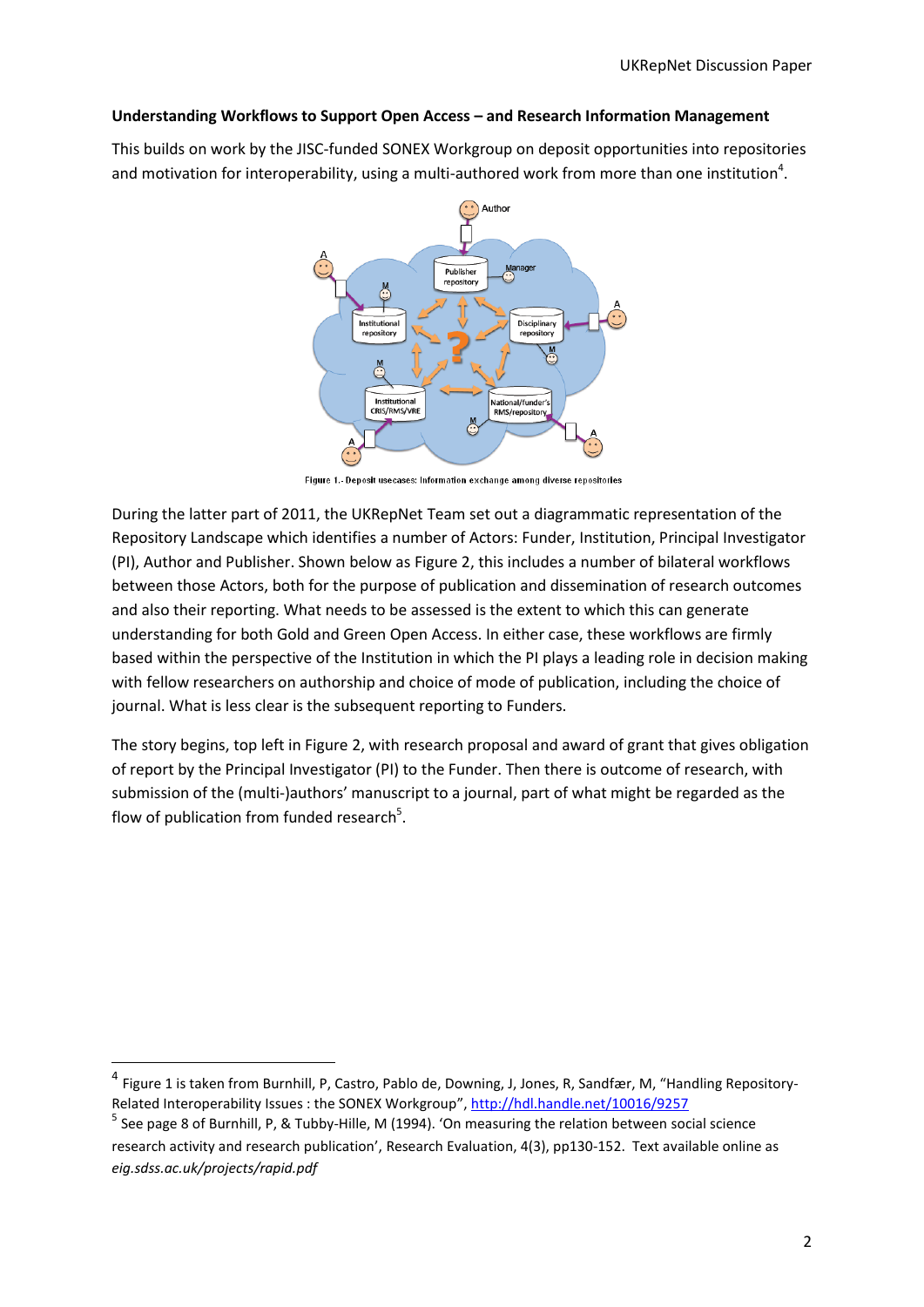

**Fig. 2 Actors, agency & relationships for report, deposit & access**

Institutions and Funders are two key stakeholder groups, with variety of motive, noting that all institutions are not of one type: ranging from the large research intensive universities to less well resourced small to medium sized institutions. Each of these two key stakeholders generates workflow and controls elements of metadata needed by the other. The Research Excellence Framework (REF) is noted for its importance for the institution, alongside its need to satisfy compliance with the requirements of Open Access mandates by Funders and Institutions. This is driving other workflows.

One notable characteristic is the deficiency in metadata for those workflows, typically that only one of the two key reference identifiers is present: the Funder's Award Reference Number and the Digital Object Identifier (DOI). Publishers wish the Authors' Final Copy to contain DOI link to the Publisher's Final Copy (PFC) and the citation to this published version is also wanted by the authors for purposes of impact. These issues are being dealt with via the metadata initiatives referred to above.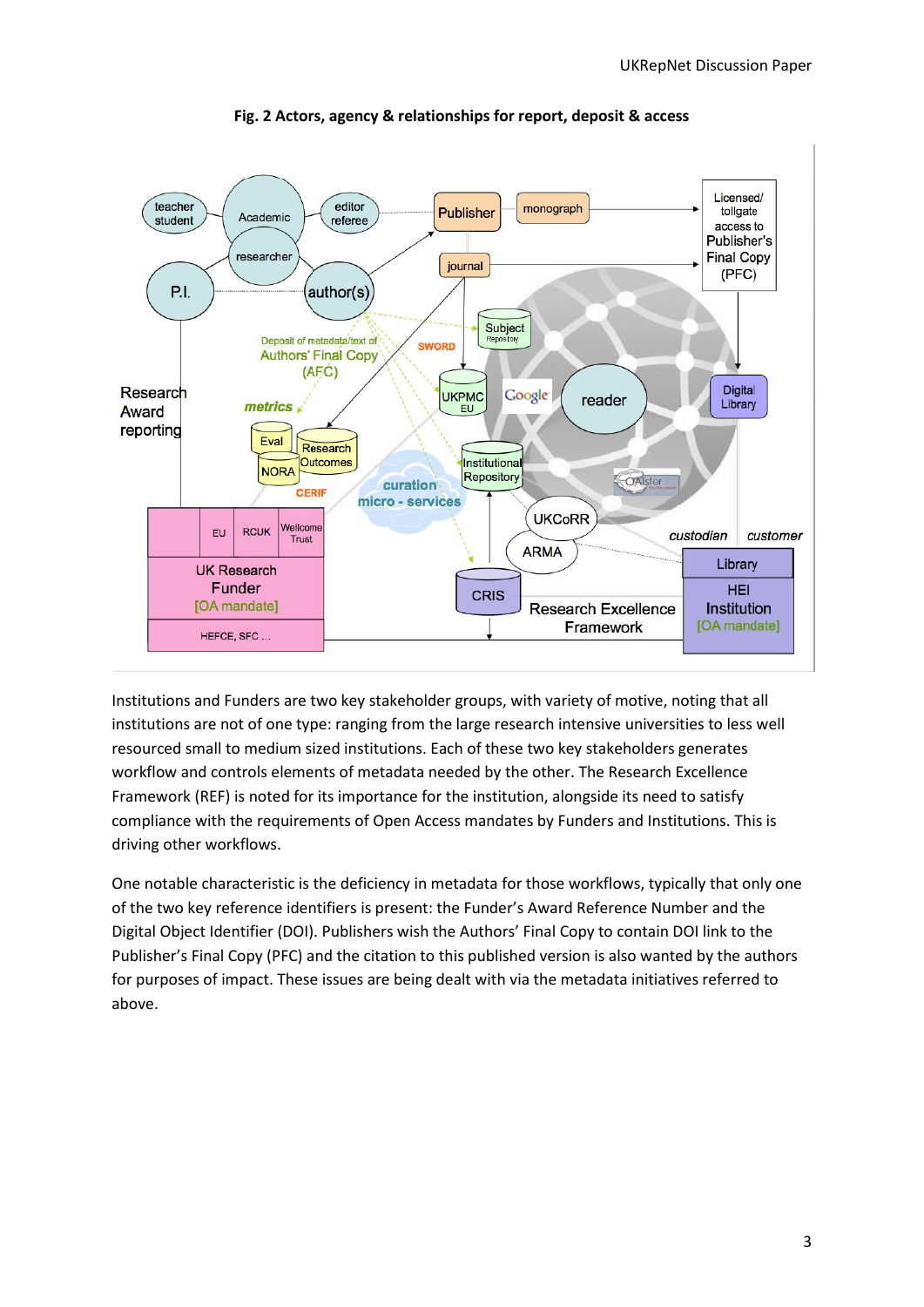## **Modelling Workflows Along The Green Road**

Green OA as such does not require a payment mechanism; the focus instead is on making the 'Open Access representation' of the published work openly available. The motivation for Green OA derives from policies adopted within the academic community, including mandates by institutions and by funders, with the intention of increasing timeliness, visibility and impact. This is best exemplified by ArXiv, the open access repository hosting eprints of research articles on physics, math, non-linear science, computer science, quantitative biology, quantitative finance and statistics hosted by Cornell University.

Green OA generally involves the deposit of the Authors' Final Copy (AFC) into repositories, both institutional and subject, shown as green dotted line in Figure 2 and as indicated in Figure 1, above. The Publisher also has the Authors' Final Copy, and at least one major publisher has been working in a pilot study to assist the Author in complying with Funder mandates.

What is deposited by the author is not always the AFC: for example some funders (eg Wellcome, European Research Council), mandate deposit of the 'version of record' into UKPMC .

Information workflows associated with Green OA need to account for the 'embargo' limitations placed by publishers on what can be done with the Authors' Final Copy, and when it can be made available under OA. (RJ Broker, which will be managed by RepNet, has functionality to manage embargos).

### **Modelling Workflows Along The Gold Road**

1

The purpose of this paper, as part of the 'watching brief', is to understand how to gain leverage from an informational point of view from the variety of initiatives being proposed for financing Gold OA. This is especially for the inclusion of the two essential pieces of metadata: the Award Reference Number and the DOI for the PFC $<sup>6</sup>$  and to ensure we can be extensible, interoperable and future</sup> proof.

The Finch Report is not understood to imply a reduced role for Green OA or for Institutional Repositories (IRs) in the scholarly communications process<sup>7</sup>. The researcher, both as author and as a Principal Investigator responsible within a university for decision-making about a research grant, remains a key actor. Other actors include academic support staff within the walkways of such an institution, and of course both the Funder and the Publisher.

The Gold OA workflow has its focus on the Publisher's Final Copy. It includes the same range of actors but there may be greater interaction between the PI for a funded project and the Author. The following is a simple representation of how such a financial workflow might work within a Gold OA landscape, shown both graphically and as narrative.

 $^6$  Both of which should be part of the guidance provided by the RIOXX Project 'RIO Extension: Mapping Repository Metadata Requirements' in which UKRepNet is involved,

[http://www.jisc.ac.uk/whatwedo/programmes/di\\_researchmanagement/repositories/rioextension.aspx](http://www.jisc.ac.uk/whatwedo/programmes/di_researchmanagement/repositories/rioextension.aspx)

<sup>&</sup>lt;sup>7</sup> A measured response to Finch, representing the views of academic librarians through SCONUL and RLUK and addressing the transition period to full Gold OA, was issued on 25<sup>th</sup> July 2012 - RLUK/SCONUL response to BIS statement on access to publicly funded research, http://www.rluk.ac.uk/content/rluksconul-response-bisstatement-access-publicly-funded-research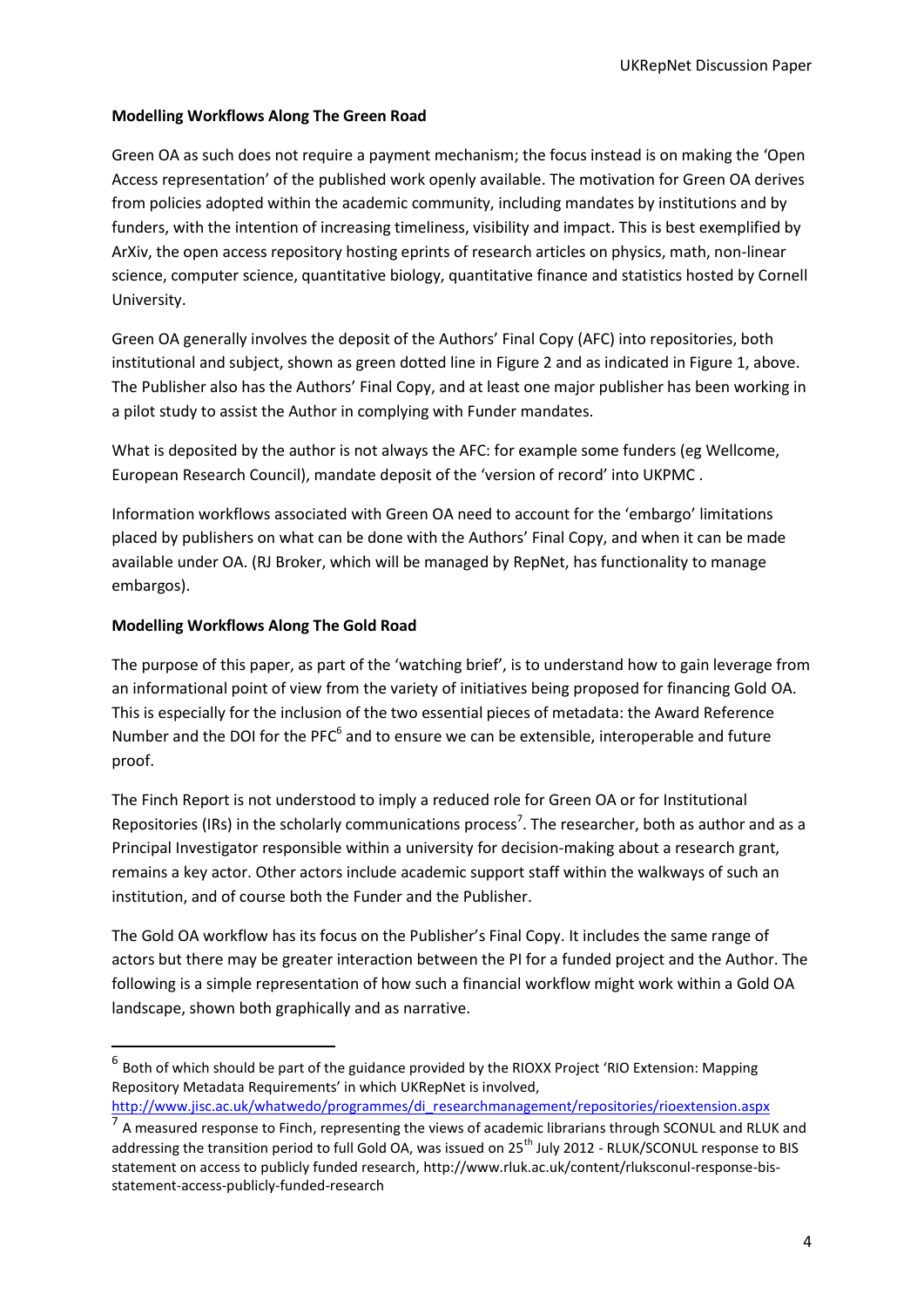

### **Fig. 3 Modelling the transactional flow for Gold OA**

- 1. The Principal Investigator (PI) in Institution A is awarded a grant for a research proposal from a Funder, having Funder Reference Number XXX, in which there is agreement that there may be use of funds (Gold) to make research publications available under terms of OA – typically using CC-BY.
- 2. A Researcher in Institution B working in the multi-institutional project led by that PI (in Institution A) is in correspondence as an Author with Publisher who offers an OA (CC-BY) service for a given article that has been submitted and has been accepted for publication, in a Serial having an ISSN. Typically this article has several authors, from several different organisations. The Author and Publisher complete the submission/acceptance process with regard to publication of article in said Serial.
- 3. On article acceptance, the Author communicates with PI who having agreed that this is an appropriate use of funds in the grant raises a Purchase Order (PO) within Institution A. That PO specifies the service that is to be purchased, including the bibliographic detail, the terms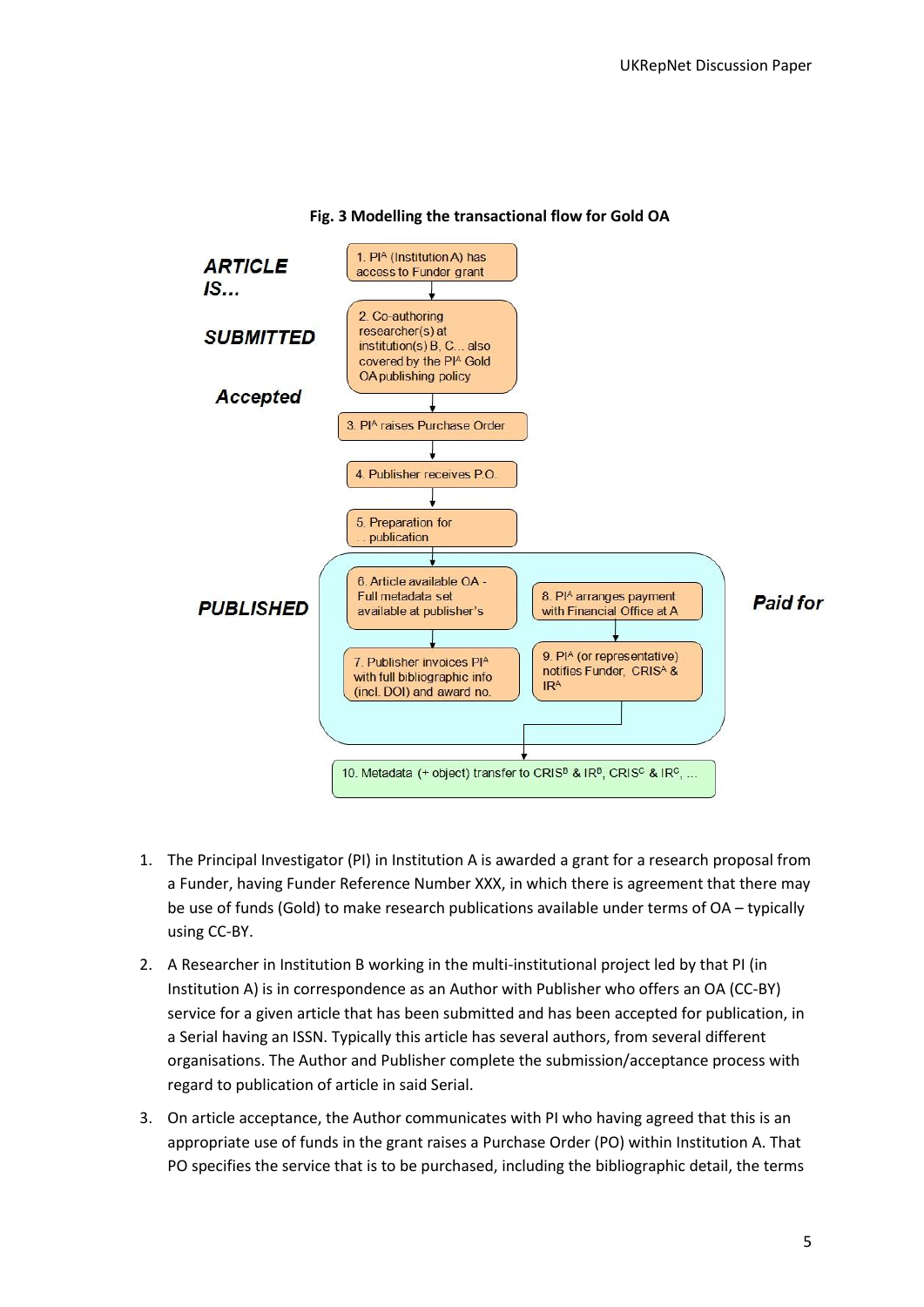of OA required (eg CC-BY) and the Funder Reference Number. (Typically only the details of the Serial are known at this point (eg Title and ISSN) as those for the article (authors, title, issue/volume) may still be a bit hazy)

- 4. The Publisher receives PO (with the specification explicit, including the Funder Reference Number), against which they would subsequently be able to raise an Invoice.
- 5. Once the Publisher has arranged publication in an issue of the Serial the full bibliographic information for the article is determined, including the assignment of the DOI; there is also opportunity to include Funder Reference Number in the article and its metadata.
- 6. The Publisher is then in a position to make the article (with DOI) available under the specified terms of OA, according to the PO.
- 7. The Publisher, having carried out the service that was purchased can then present the Invoice to the PI (copying in the Author) for payment. Both the Funder Reference Number pointer to the full bibliographic information (including DOI) would allow delivery of the service to be checked.
- 8. The PI arranges payment of funds from grant (Funder Reference Number) with the Finance Office at Institution A: the PI is assured this will follow when there is a Purchase Order against which to match an Invoice.
- 9. The PI and the Institution (via CRIS, IR or some system) can now notify the Funder, supplying all required information including Funder Reference Number and the DOI, with pointer to the full bibliographic information.
- 10. The IR/CRIS at Institution B, C etc are notified that the article has been deposited as per mandate and is now available under OA, under, for example, CC-BY.

Note that this workflow could make use of the CERIF record structure.

The modelling above treats the purchase of Gold Open Access much like any purchase using funds managed at the Institution with delegated authority from the Funder. There would need to be additional agreement between the Institution and the Funder to operate this beyond the formal award period.

The workflow needs little modification in order to work with the 'publication funds' that universities are invited to establish with grants from the seven UK Research Councils in order that they could pay publishers an 'article processing charge' (APC) to publish their work.<sup>8</sup>

Whatever new agents<sup>9</sup> may emerge eager to assist publishers, this should not be allowed to have a negative effect on the flow of metadata in systems required by Institutions and Funders.

**.** 

<sup>8</sup> http://www.out-law.com/en/articles/2012/july/government-details-open-access-funding-and-publishingpolicy-for-taxpayer-funded-research/

<sup>9</sup> For example, Open Access Key (OAK), http://www.openaccesskey.com/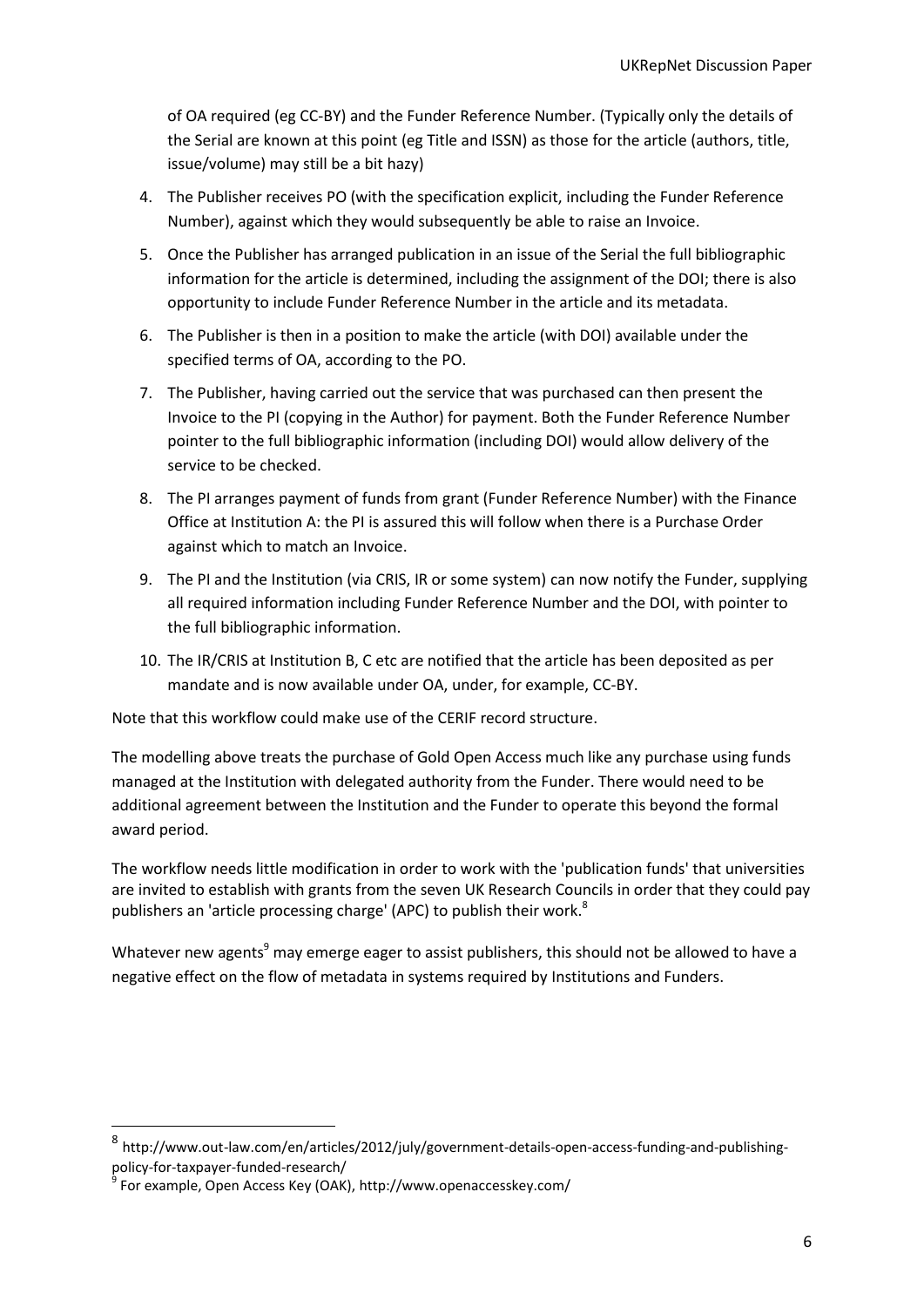#### **UKRepNet and OA Mandates: Green or Gold**

Universities and Science Minister David Willetts has stated in his formal response to the Finch Committee that "[each] Research Council… will monitor compliance with its policies at grant level through its outputs systems. Once Research Councils have established the payment mechanism, operational details will be set in discussions with the academic community."

The Dashboard below is conceived as a tool for monitoring funder mandate compliance rates in a way that is agnostic with respect to Green or Gold. It can be regarded as extending existing features, such as the UKPMC Grant Reporting Service<sup>10</sup>, to the whole UK repository network.

|                                                                                                                             |                                                                                                   | Fig. 4 RepNet data-driven infrastructure use case $1$ – The Dashboard                                                                                                                                                                                                                                                                                                                                                                                                                                                                                                                                                                                              |                                                                                                           |                                                                                                             |
|-----------------------------------------------------------------------------------------------------------------------------|---------------------------------------------------------------------------------------------------|--------------------------------------------------------------------------------------------------------------------------------------------------------------------------------------------------------------------------------------------------------------------------------------------------------------------------------------------------------------------------------------------------------------------------------------------------------------------------------------------------------------------------------------------------------------------------------------------------------------------------------------------------------------------|-----------------------------------------------------------------------------------------------------------|-------------------------------------------------------------------------------------------------------------|
|                                                                                                                             |                                                                                                   |                                                                                                                                                                                                                                                                                                                                                                                                                                                                                                                                                                                                                                                                    |                                                                                                           |                                                                                                             |
|                                                                                                                             |                                                                                                   | RepNet Use Case 1: Monitoring Funder OA Mandate Compliance Rates - THE DASHBOARD<br>Note 1.- This approach is OA-model-agnostic: it's about compliance, and whether it's via Green or Gold OA it's set by the publisher policies (RoMEO)<br>Note 2.- The global picture becomes clearer when taking a two-sided approach: the <i>finance side</i> on the one hand, the "data-driven infrastructure" on the other<br>Note 3.- The "principal deposit" concept is critical: default deposit into the CRIS/IR compound is done by the corresponding author while RJB will deal with the rest<br>THE RESEARCH OUTPUT (JOURNAL ARTICLE BY DEFAULT) PUBLISHING LIFECYCLE |                                                                                                           |                                                                                                             |
| <b>WRITING</b>                                                                                                              | <b>PEER-REVIEW</b><br>submission                                                                  | multi-authored, multi-institutional<br>publication                                                                                                                                                                                                                                                                                                                                                                                                                                                                                                                                                                                                                 | MAKING THE 'OA REPRESENTATION' FREELY AVAILABLE                                                           |                                                                                                             |
| Note.- It might be advisable to focus on<br>'corresponding author' as well as on PI<br>since it fits publishing terminology | accepted<br>PI-provided EZID-identified CERIF-based<br>preliminary record goes into CRIS1<br>P.O. | DOI and other publisher-provided metadata<br>(journal reference, publisher version URL) go<br>into final record in the CRIS and [metadata]<br>is transferred to IR1<br>author fee paid<br>by PI/institution                                                                                                                                                                                                                                                                                                                                                                                                                                                        | full-text version is made<br>available by author (AFC)<br>or publisher/IR manager<br>$($ PFC $)$ into IR1 | <b>RJB-mediated parcel</b><br>[metadata+object] transfer<br>into IRs 2, 3, , n<br>(postcard may come first) |
| (and it should ideally be the same person)                                                                                  |                                                                                                   |                                                                                                                                                                                                                                                                                                                                                                                                                                                                                                                                                                                                                                                                    |                                                                                                           | funder OA mandate<br><b>FULFILLED (IR1)</b>                                                                 |

The Dashboard is an example of work in cooperation with the Project Innovation Zone at UKOLN on the analysis of a set of use cases intended to realise the data-driven infrastructure approach<sup>11</sup>, and as part of gap analysis to assess the need for additional components and services for the UK repository network.

**.** 

<sup>&</sup>lt;sup>10</sup> Alison Henning, 'My UKPMC': new grant reporting services, <http://bit.ly/NoW1sn>

 $11$  JISC Observatory draft TechWatch report "Preparing for Data-driven Infrastructure", <http://blog.observatory.jisc.ac.uk/techwatch-reports/data-driven-infrastructure/>